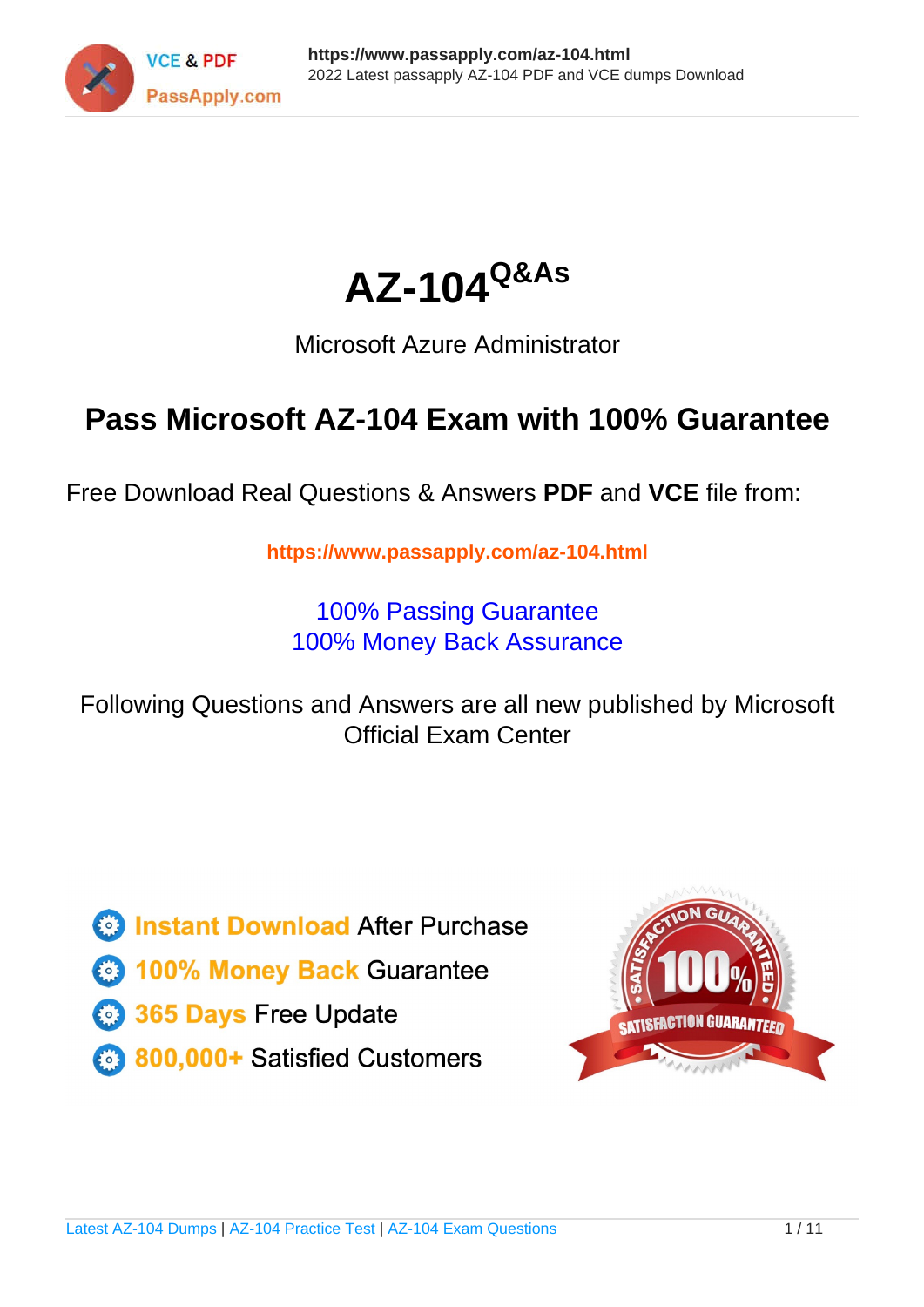

### **QUESTION 1**

After you answer a question in this section, you will NOT be able to return to it. As a result, these questions will not appear in the review screen.

You manage a virtual network named VNet1 that is hosted in the West US Azure region.

VNet1 hosts two virtual machines named VM1 and VM2 that run Windows Server.

You need to inspect all the network traffic from VM1 to VM2 for a period of three hours.

Solution: From Azure Network Watcher, you create a packet capture.

Does this meet the goal?

A. Yes

B. No

Correct Answer: A

Azure Network Watcher provides tools to monitor, diagnose, view metrics, and enable or disable logs for resources in an Azure virtual network. Capture packets to and from a VM Advanced filtering options and fine-tuned controls, such as the ability to set time and size limitations, provide versatility. The capture can be stored in Azure Storage, on the VM\\'s disk, or both. You can then analyze the capture file using several standard network capture analysis tools. Network Watcher variable packet capture allows you to create packet capture sessions to track traffic to and from a virtual machine. Packet capture helps to diagnose network anomalies both reactively and proactivity.

References: https://docs.microsoft.com/en-us/azure/network-watcher/network-watcher-monitoring-overview

### **QUESTION 2**

HOTSPOT

| <b>Name</b>     | <b>Virtual network</b> | <b>DNS suffix configured in</b><br><b>Windows Server</b> |
|-----------------|------------------------|----------------------------------------------------------|
| VM <sub>1</sub> | VNET <sub>2</sub>      | Contoso.com                                              |
| VM <sub>2</sub> | VNET2                  | None                                                     |
| VM <sub>3</sub> | VNET <sub>2</sub>      | Adatum.com                                               |

You have an Azure subscription. The subscription contains virtual machines that run Windows Server 2016 and are configured as shown in the following table.

You create a public Azure DNS zone named adatum.com and a private Azure DNS zone named contoso.com. You create a virtual network link for contoso.com as shown in the following exhibit.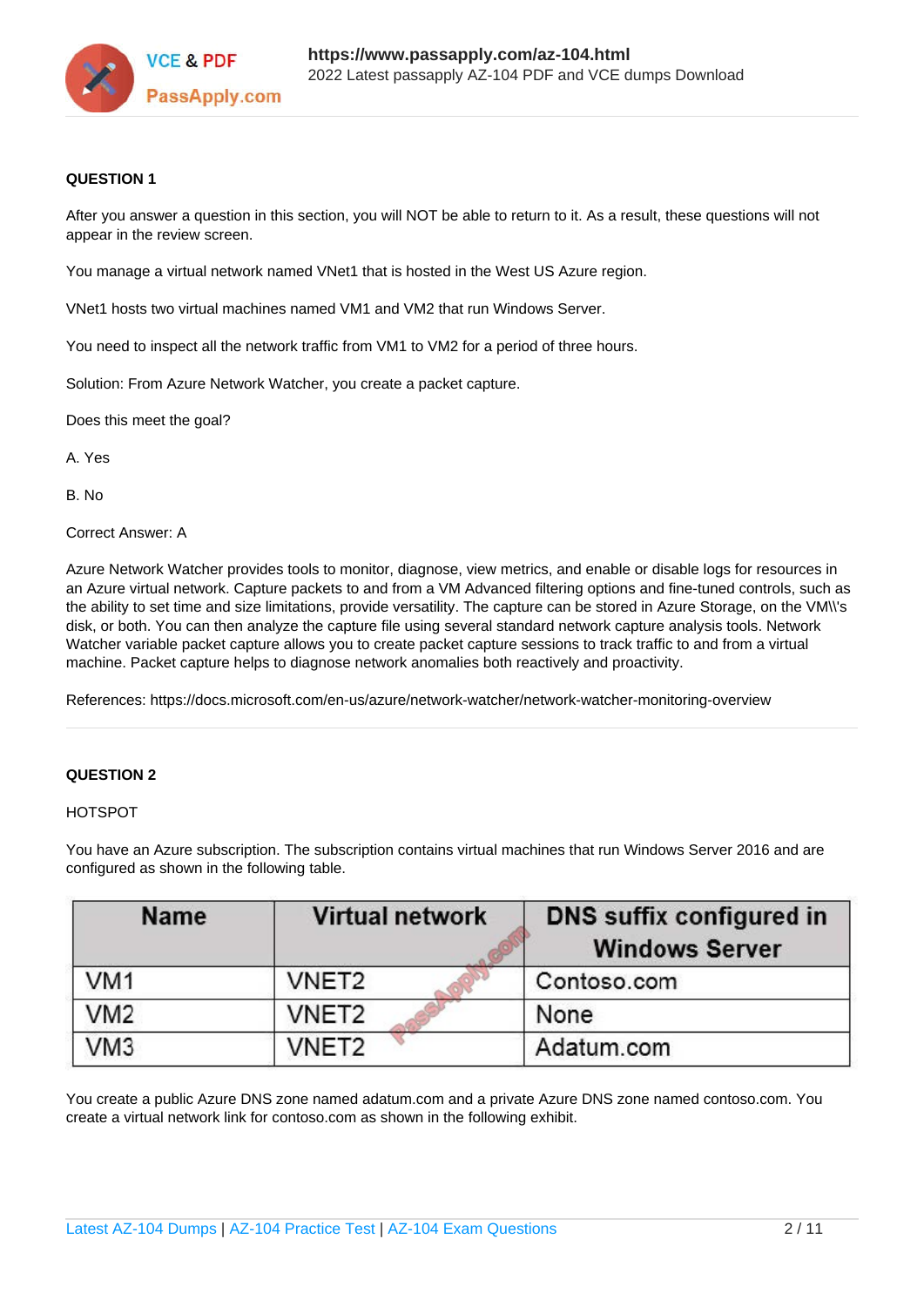

| X Discard<br>$\Box$ Save<br><b>Delete</b><br>A Access Control (IAM)<br>Tags<br>Link name<br>link1<br>3<br>Link state<br>Completed<br>Provisioning state<br>Succeeded<br>Virtual network details<br>Virtual network id<br>/subscriptions/8372f433-2dcd-4361-b5ef-5b188fed87d0/resourceGroups/RG2/provi<br>Virtual network |  | link1<br>contoso.com |
|--------------------------------------------------------------------------------------------------------------------------------------------------------------------------------------------------------------------------------------------------------------------------------------------------------------------------|--|----------------------|
|                                                                                                                                                                                                                                                                                                                          |  |                      |
|                                                                                                                                                                                                                                                                                                                          |  |                      |
|                                                                                                                                                                                                                                                                                                                          |  |                      |
|                                                                                                                                                                                                                                                                                                                          |  |                      |
|                                                                                                                                                                                                                                                                                                                          |  |                      |
|                                                                                                                                                                                                                                                                                                                          |  |                      |
|                                                                                                                                                                                                                                                                                                                          |  |                      |
|                                                                                                                                                                                                                                                                                                                          |  |                      |
|                                                                                                                                                                                                                                                                                                                          |  |                      |
|                                                                                                                                                                                                                                                                                                                          |  | <b>VNET2</b>         |
| Configuration                                                                                                                                                                                                                                                                                                            |  |                      |
| $\blacktriangleright$ Enable auto registration $\odot$                                                                                                                                                                                                                                                                   |  |                      |
| For each of the following statements, select Yes if the statement is true. Otherwise, select No.                                                                                                                                                                                                                         |  |                      |

Hot Area:

## **Answer Area**

| <b>Statements</b>                                                       | Yes | <b>No</b> |
|-------------------------------------------------------------------------|-----|-----------|
| When VM1 starts, a record for VM1 is added to the contoso.com DNS zone. |     |           |
| When VM2 starts, a record for VM2 is added to the contoso.com DNS zone. |     |           |
| When VM3 starts, a record for VM3 is added to the adatum.com DNS zone.  |     |           |

Correct Answer: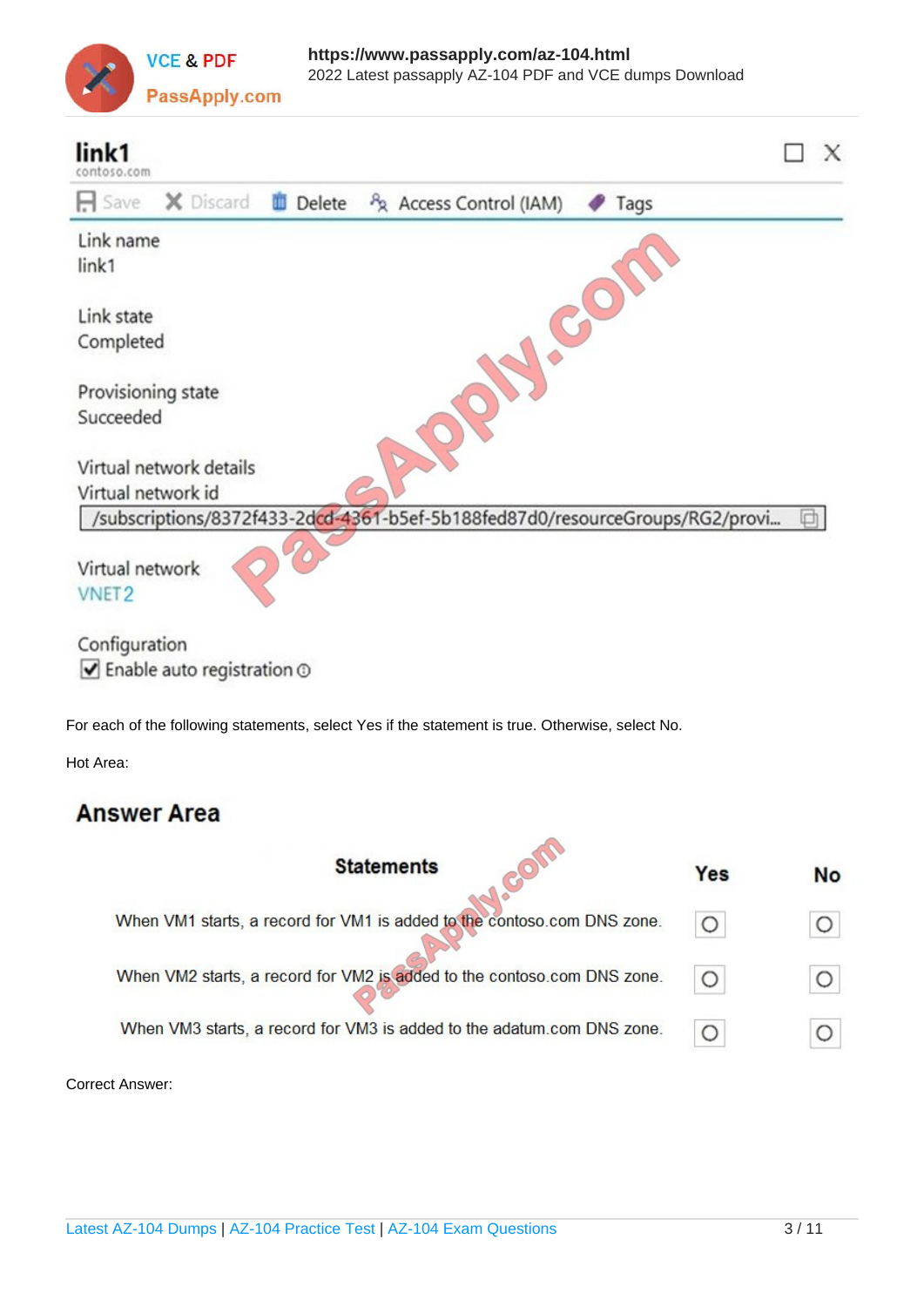

### **Answer Area**

| <b>Statements</b>                                                       | Yes | <b>No</b> |
|-------------------------------------------------------------------------|-----|-----------|
| When VM1 starts, a record for VM1 is added to the contoso.com DNS zone. |     |           |
| When VM2 starts, a record for VM2 is added to the contoso.com DNS zone. |     |           |
| When VM3 starts, a record for VM3 is added to the adatum.com DNS zone.  |     |           |

Reference: https://docs.microsoft.com/en-us/azure/virtual-network/virtual-networks-name-resolution-for-vms-and-roleinstances https://docs.microsoft.com/en-us/azure/dns/private-dns-autoregistration

### **QUESTION 3**

You are planning the move of App1 to Azure.

You create a network security group (NSG).

You need to recommend a solution to provide users with access to App1.

What should you recommend?

A. Create an outgoing security rule for port 443 from the Internet. Associate the NSG to all the subnets.

B. Create an incoming security rule for port 443 from the Internet. Associate the NSG to all the subnets.

C. Create an incoming security rule for port 443 from the Internet. Associate the NSG to the subnet that contains the web servers.

D. Create an outgoing security rule for port 443 from the Internet. Associate the NSG to the subnet that contains the web servers.

Correct Answer: C

As App1 is public-facing we need an incoming security rule, related to the access of the web servers. Scenario: You have a public-facing application named App1. App1 is comprised of the following three tiers: a SQL database, a web front

end, and a processing middle tier. Each tier is comprised of five virtual machines. Users access the web front end by using HTTPS only.

Incoming and the web server subnet only, as users access the web front end by using HTTPS only.

Note Scenario: You have a public-facing application named App1. App1 is comprised of the following three tiers:

1.

A SQL database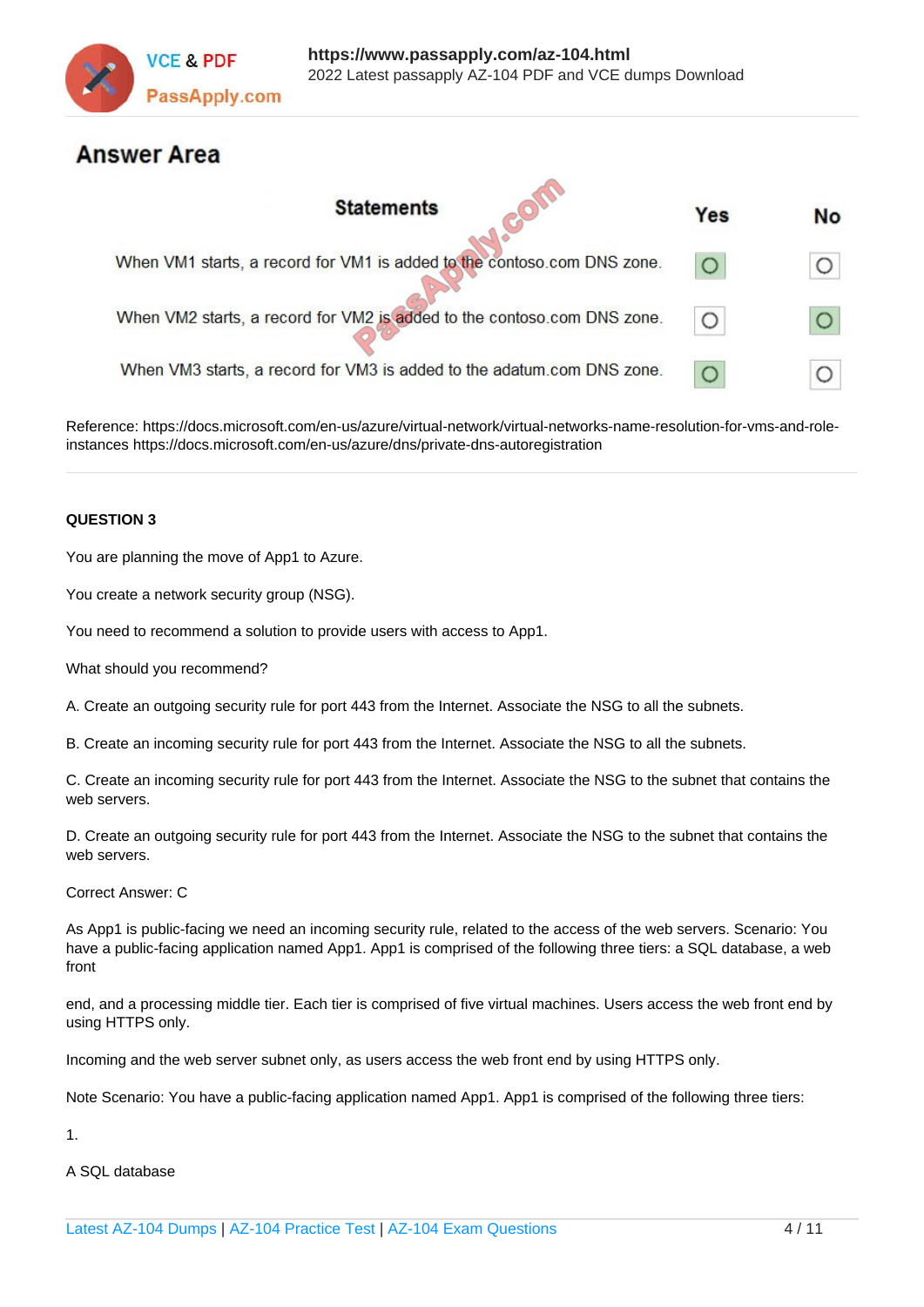

2.

### A web front end

3.

A processing middle tier

Each tier is comprised of five virtual machines. Users access the web front end by using HTTPS only.

### **QUESTION 4**

HOTSPOT

You have an Azure Active Directory (Azure AD) tenant.

You want to implement Multi-Factor Authentication by making use of a conditional access policy. The conditional access policy must be applied to all users when they access the Azure portal.

Which three settings should you configure? To answer, select the appropriate settings to the answer area.

NOTE: Each correct selection is worth one point.

Hot Area: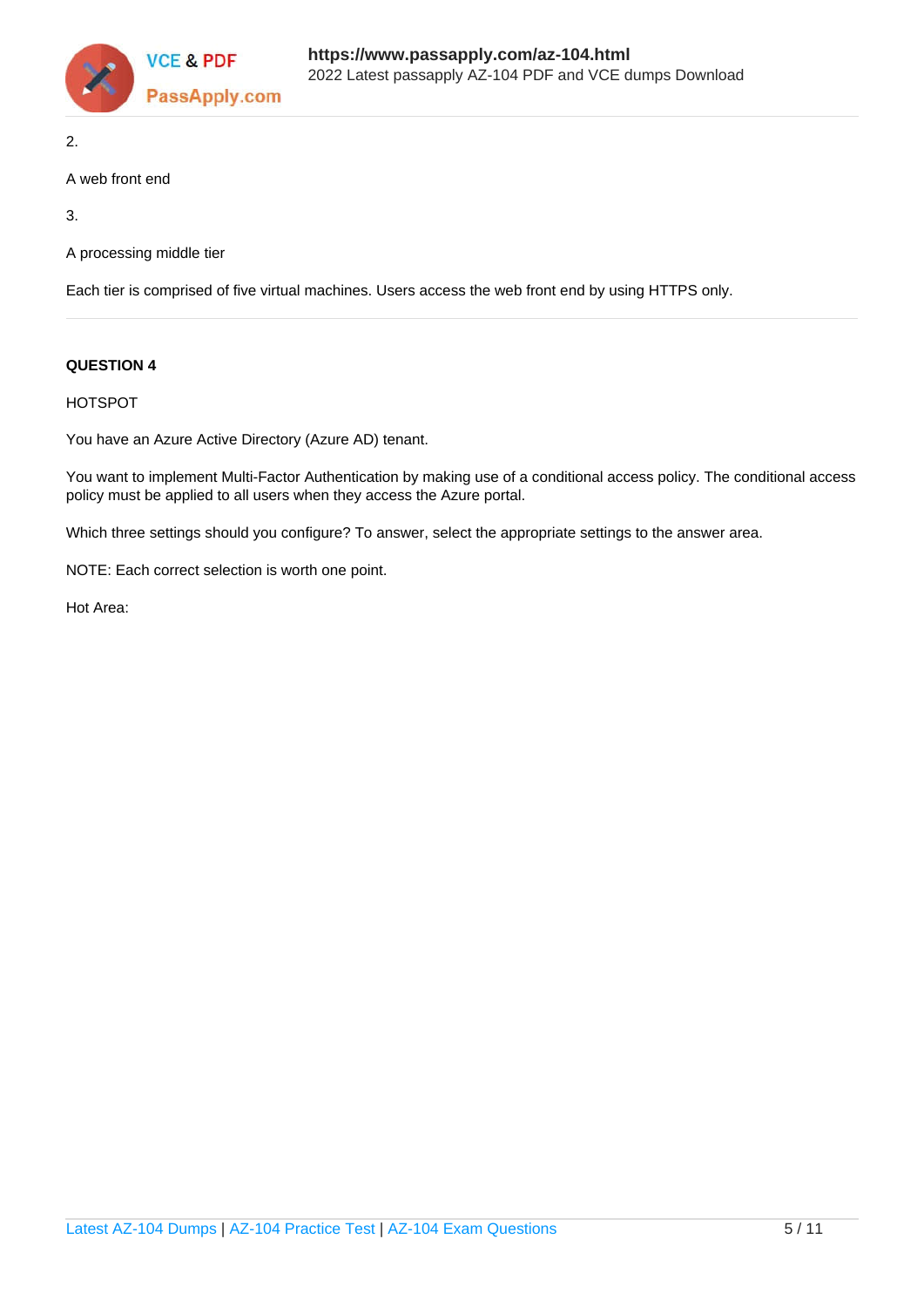

# **Answer Area**

| Name                                 |  |
|--------------------------------------|--|
| MFA required for Azure portal access |  |
| Assignments                          |  |
| Users and groups <sup>8</sup>        |  |
| 0 users selected                     |  |
| Cloud apps <sup>O</sup>              |  |
| 0 apps selected                      |  |
| Conditions <sup>®</sup>              |  |
| 0 conditions selected                |  |
|                                      |  |
| <b>Access controls</b>               |  |
| Grant <sup>6</sup>                   |  |
| 0 controls selected                  |  |
|                                      |  |
| Session <b>O</b>                     |  |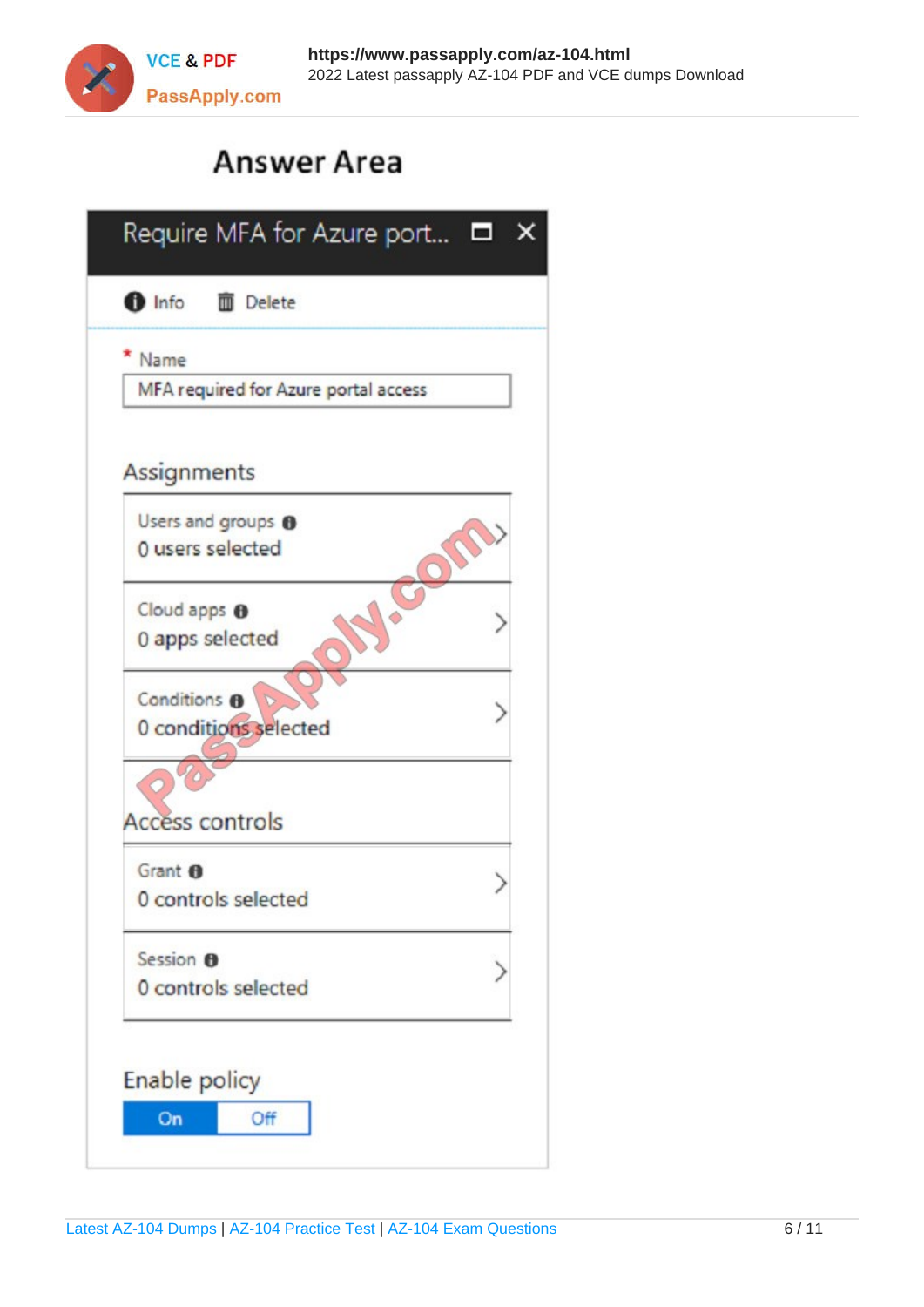

Correct Answer: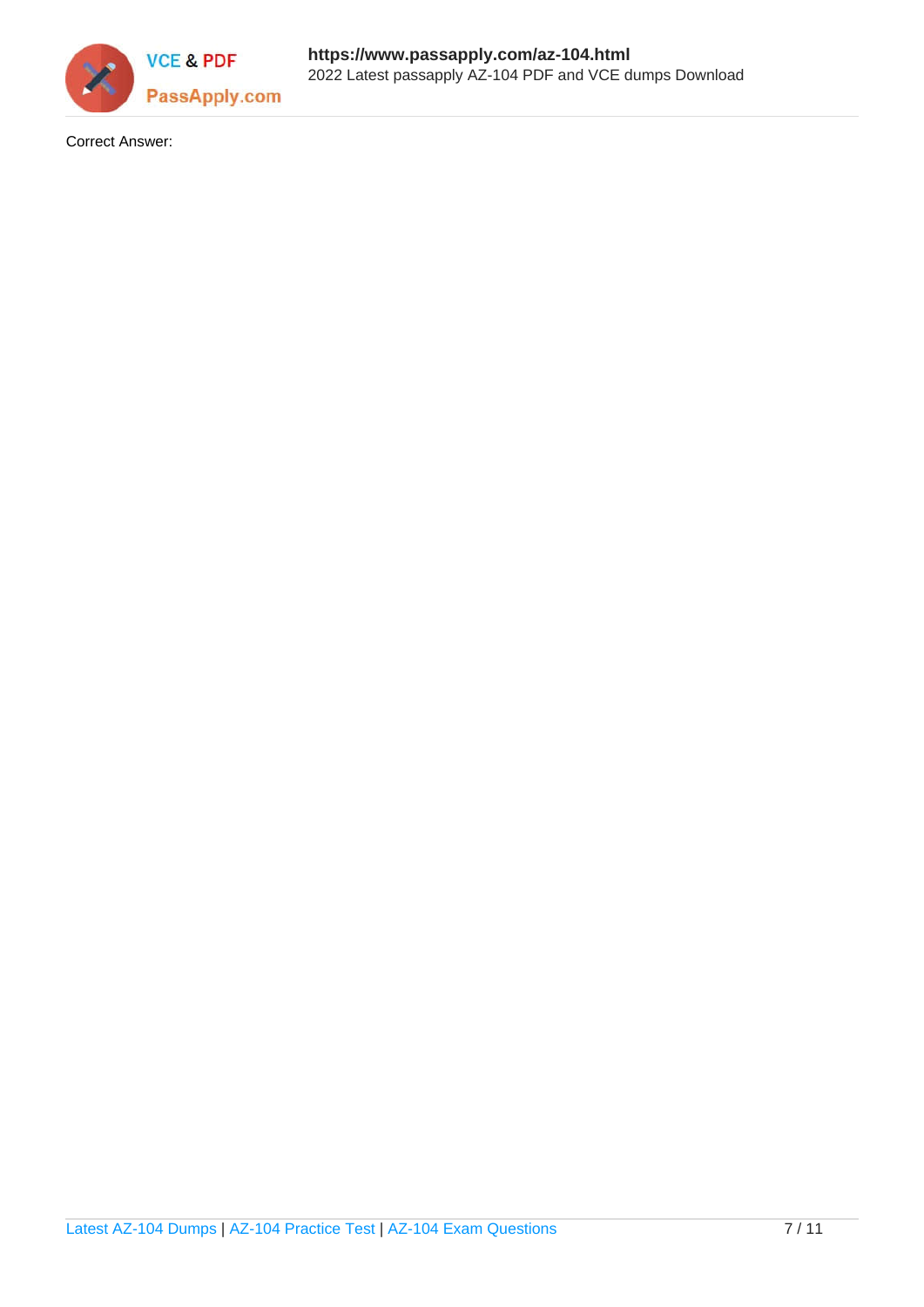

# **Answer Area**

| Name                                 |  |
|--------------------------------------|--|
|                                      |  |
| MFA required for Azure portal access |  |
| Assignments                          |  |
| Users and groups <sup>0</sup>        |  |
| 0 users selected                     |  |
| Cloud apps <sup>O</sup>              |  |
| 0 apps selected                      |  |
| Conditions <sup>6</sup><br>$\sigma$  |  |
| 0 conditions selected                |  |
|                                      |  |
| <b>Access controls</b>               |  |
|                                      |  |
| Grant <sup>O</sup>                   |  |
| 0 controls selected                  |  |
| Session <b>O</b>                     |  |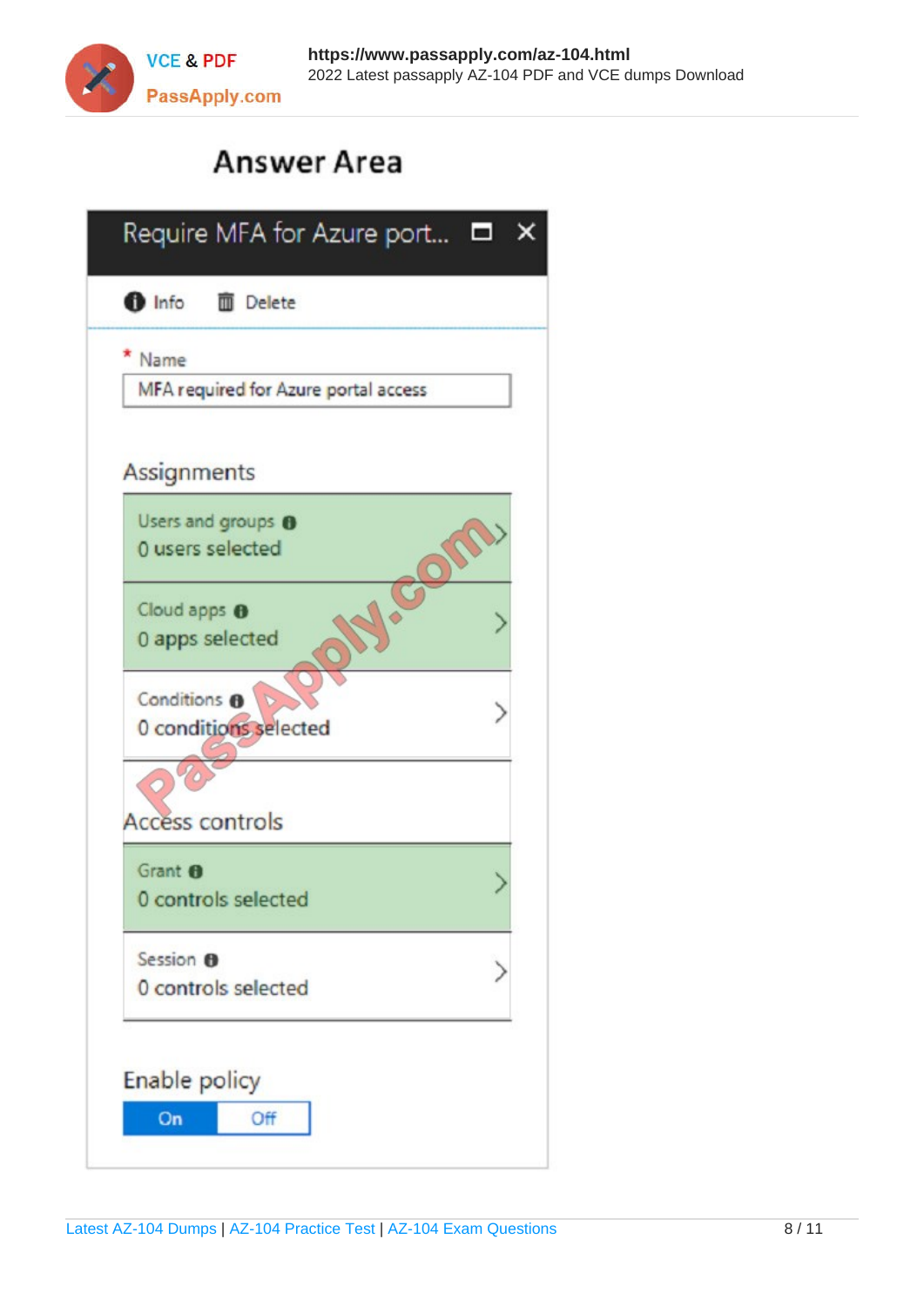

Box 1:

The conditional access policy must be applied or assigned to Users and Groups.

Box 2:

The conditional access policy must be applied when users access the Azure portal, which is a cloud app.

That is: Microsoft Azure Management

Box 3:

Access control must require multi-factor authentication when granting access.

Reference:

https://docs.microsoft.com/en-us/azure/active-directory/conditional-access/app-based-mfa

### **QUESTION 5**

### HOTSPOT

You implement The planned changes for NSG1 and NSG2.

For each of the following statements, select Yes if the statement is true. Otherwise, select No.

NOTE: Each correct selection is worth one point.

| <b>Statements</b>                                            | Yes | No |
|--------------------------------------------------------------|-----|----|
| From VM1, you can establish a Remote Desktop session to VM2. |     |    |
| From VM2, you can ping VM3.                                  |     |    |
| From VM2, you can establish a Remote Desktop session to VM3. |     |    |

#### Hot Area:

| <b>Statements</b>                                            |                        | No |
|--------------------------------------------------------------|------------------------|----|
| From VM1, you can establish a Remote Desktop session to VM2. | $\left( \cdot \right)$ | O  |
| From VM2, you can ping VM3.                                  |                        |    |
| From VM2, you can establish a Remote Desktop session to VM3. |                        |    |

Correct Answer: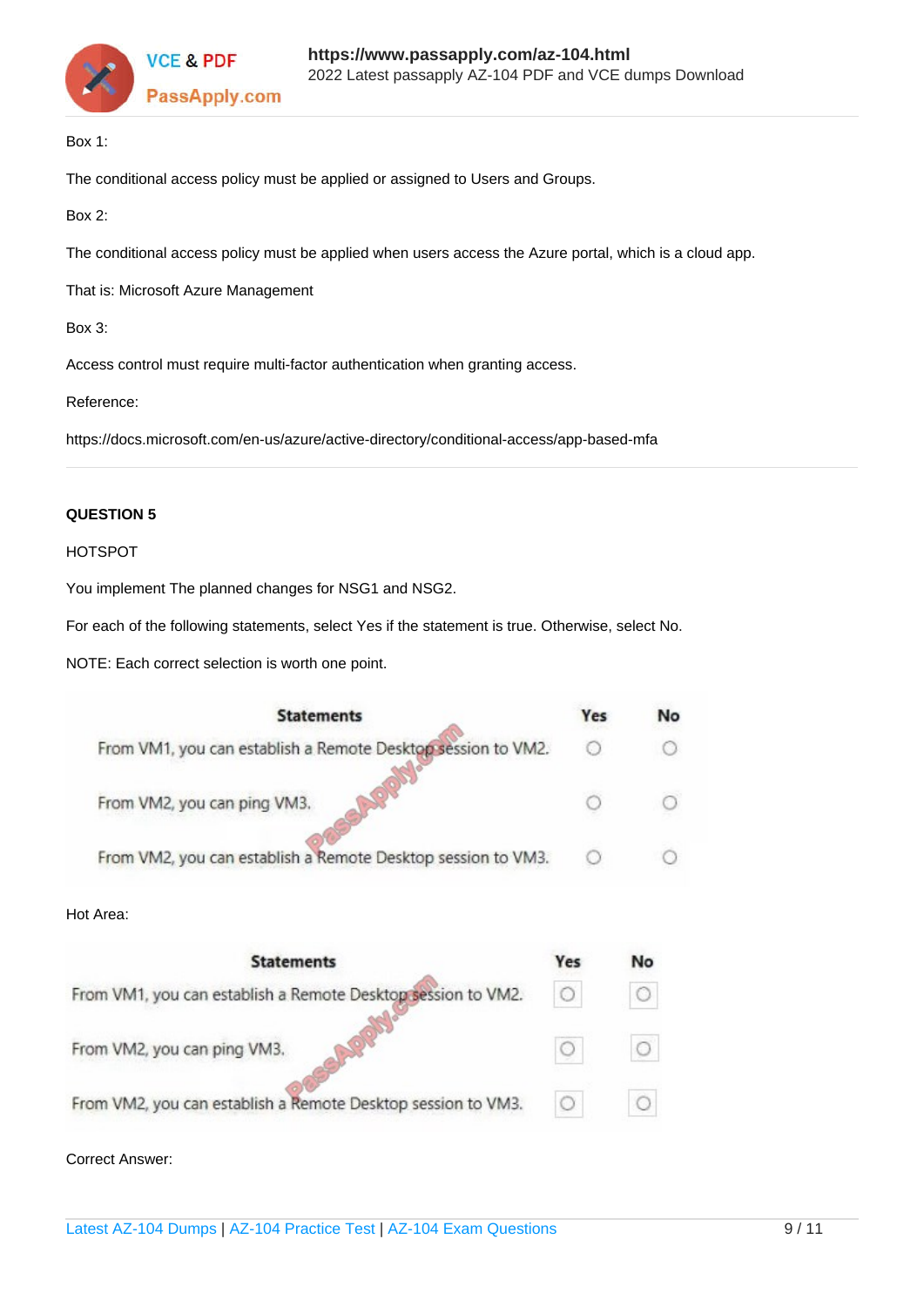



[Latest AZ-104 Dumps](https://www.passapply.com/az-104.html) **[AZ-104 Practice Test](https://www.passapply.com/az-104.html)** [AZ-104 Exam Questions](https://www.passapply.com/az-104.html)